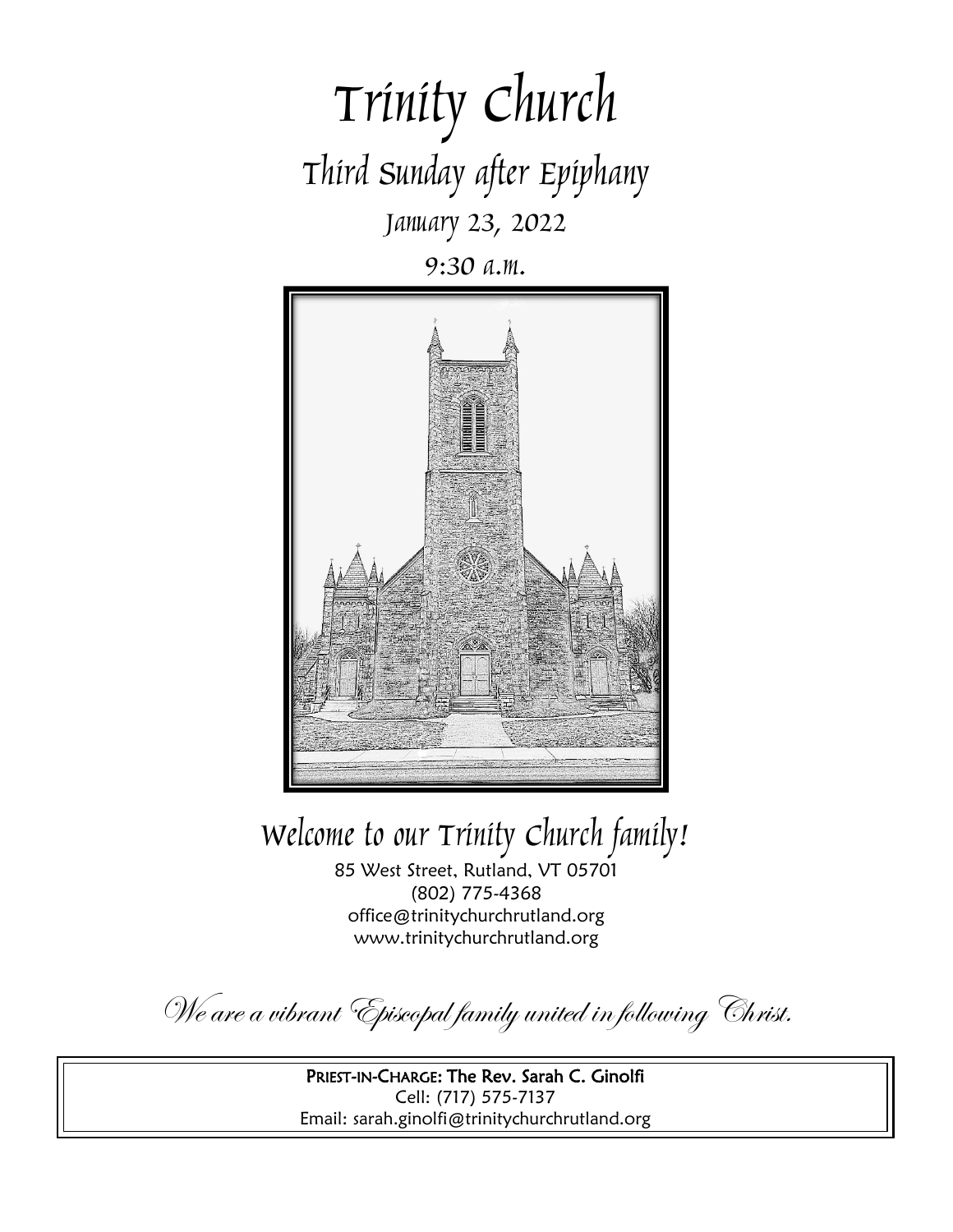# Announcements

Precautions Required for In-Person Worship—With the increase of COVID-19 cases in Vermont and nationwide and for the safety of our Trinity family, we are now requiring that face masks be worn in church and that seating spacing be more strictly followed. If you do not have a mask, please ask the ushers for one. Please use the pews marked with green tape.

Annual Meeting and Vestry Election—The annual meeting of the parish will be held following worship on Sunday, January 30. Report books are available to pick up in the narthex and via email. You can find a PDF version on the website.

Altar Flowers Through Epiphany—All Sundays through Epiphany (Jan. 30 – Feb. 27) are available for memorials or celebrations. If you'd like to remember a loved one or celebrate a special occasion, please contact Wendy in the church office. Weekly flowers are provided by Garland's Park Place Florist and cost \$50 total for the two bouquets.

Trinity's Mailing Address—Our mailing address has returned to 85 West Street, Rutland, VT 05701. Please send any correspondence to our physical address as we are no longer subscribing to a Post Office box.

Diocesan News and Events—Green Mountain Online Abbey invites you to join us for prayer at 8:00 a.m. and 8:00 p.m. Monday through Saturday and 8:00 p.m. Sunday. Beginning with Epiphany, the Sunday evening prayer services are dedicated to racial healing. Also, on Thursdays from January 6 to February 17, from 6:30 to 8:00 p.m. on Zoom, Bishop Shannon will lead a diocesan book study of The Church Cracked Open: Disruption, Decline, and New Hope for Beloved Community by the Rev. Canon Stephanie Spellers. Spellers is Presiding Bishop Curry's canon for evangelism and reconciliation and was the keynote speaker at the diocese's 2018 convention. See the reading schedule, download the study guide and register online to receive your Zoom link for all seven sessions on the diocesan website. Both endeavors support the new Diocesan mission statement: The Episcopal Diocese of Vermont commits to "take anti-racist actions; work toward environmental sustainability; and develop vital, collaborative, economically sustainable congregations and leaders in our churches and diocesan institutions."

Grace Church Concert Event-A CD Release Concert + Fundraiser for Grace Congregational Church's Mission and Service programs will be held on Sunday, January 30, 2022, at 2:00pm in the Sanctuary. CD Release of "Uplifting Guitar Hymns": Ron Pulcer and guest musicians will perform selections from Ron's new album, which was recorded at Grace Church. The album includes 18 hymns, Spirituals and religious songs, and features instrumental fingerstyle guitar arrangements by Ron. A free-will offering will be gratefully accepted.

Forward Day by Day—The Feb.-April issue of Froward Day by Day can be picked up in the chapel narthex.



\*\*\*\*\*\*\*

Our Staff: Priest-in-Charge, the Rev. Sarah Ginolfi; treasurer, Linda Fay; Parish Administrator, Wendy Grace; Music Director, John Riddle: Sexton, Jeff Zoesch

Our Vestry: Senior Warden, Fern Fryer; Junior Warden, Jay Slenker; Members: Melissa Alarie; Elizabeth Bushey; Kathy Hall; Rich Jones; Krey Kellington; David Thurmer; Holly Webb

Today's Liturgical Assistants: Altar Guild— Helen Thomas, Winnie Grace, Mary Ruth, Linda Barcomb; Chalice Assistant— Jay Slenker; Old Testament Reader— Sarah Danner; Epistle Reader— Gary Foskett; Intercessor— Larry Jensen; Ushers— Rich Carlson, Lisa Frankel-Boerner; Live Stream Tech— Nanci Gordon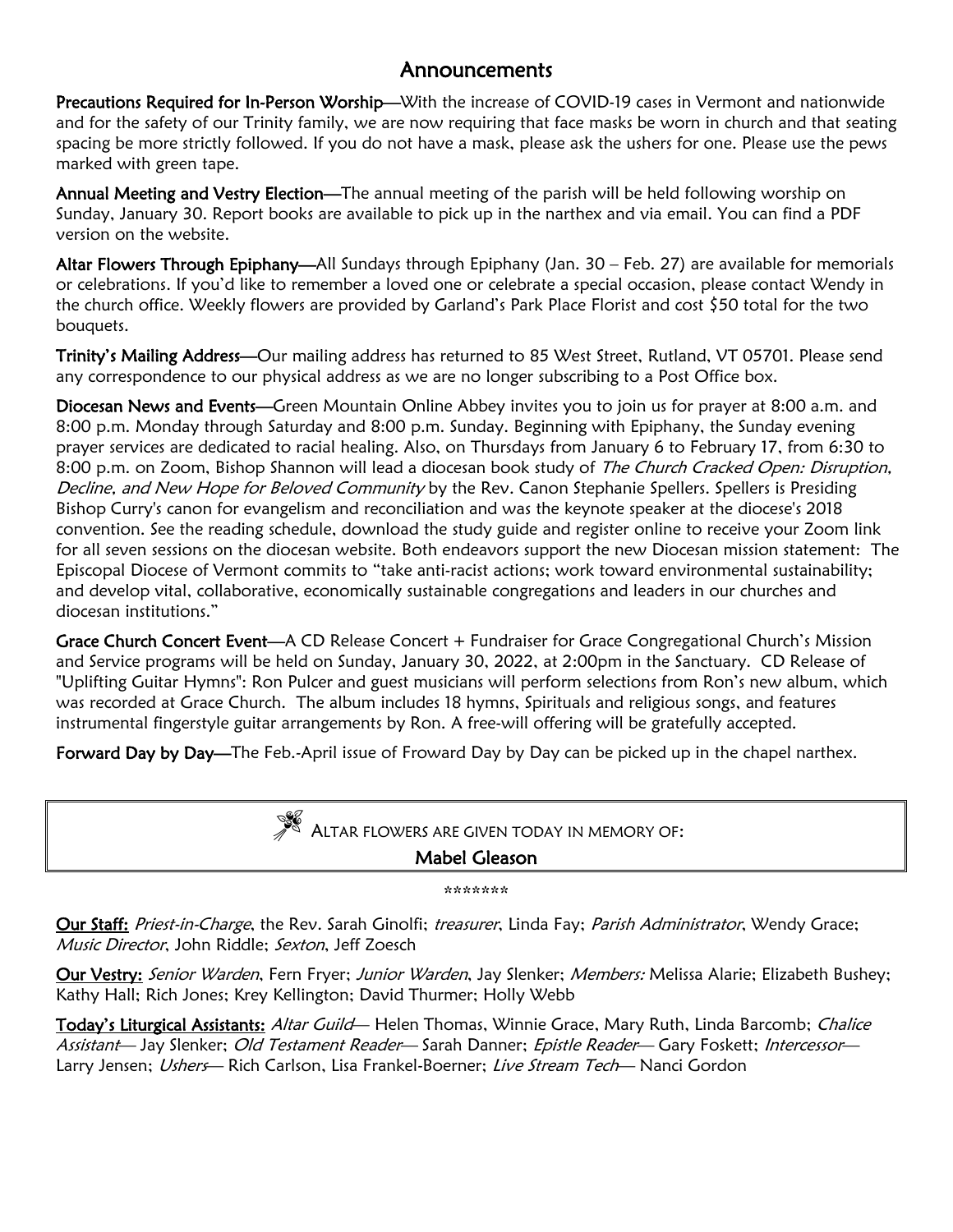# 9:30 a.m. Third Sunday after Epiphany – Holy Eucharist

# The Invitatory

Prelude **Praeludium in D major** Prelude **Dietrich Buxtehude** 

Processional Hymn #7  $\blacksquare$   $\blacksquare$ 

## Opening Sentences

Officiant: Blessed be God: Father, Son, and Holy Spirit.

People: And blessed be his kingdom, now and for ever. Amen.

Officiant: Almighty God, to you all hearts are open, all desires known, and from you no secrets are hid: Cleanse the thoughts of our hearts by the inspiration of your Holy Spirit, that we may perfectly love you, and worthily magnify your holy Name; through Christ our Lord. Amen.

| Gloria in Excelsis (service music is found at the front of the hymnal) | S278 |
|------------------------------------------------------------------------|------|
|------------------------------------------------------------------------|------|

## The Collect of the Day

Officiant: The Lord be with you.

People: And also with you.

Officiant: Let us pray.

Give us grace, O Lord, to answer readily the call of our Savior Jesus Christ and proclaim to all people the Good News of his salvation, that we and the whole world may perceive the glory of his marvelous works; who lives and reigns with you and the Holy Spirit, one God, for ever and ever. Amen.

# The Word of the Lord

Lessons of the Day

# First Reading **Nehemiah 8:1-3, 5-6, 8-10**

Reader: A reading from the book of Nehemiah.

All the people of Israel gathered together into the square before the Water Gate. They told the scribe Ezra to bring the book of the law of Moses, which the Lord had given to Israel. Accordingly, the priest Ezra brought the law before the assembly, both men and women and all who could hear with understanding. This was on the first day of the seventh month. He read from it facing the square before the Water Gate from early morning until midday, in the presence of the men and the women and those who could understand; and the ears of all the people were attentive to the book of the law. And Ezra opened the book in the sight of all the people, for he was standing above all the people; and when he opened it, all the people stood up. Then Ezra blessed the Lord, the great God, and all the people answered, "Amen, Amen," lifting up their hands. Then they bowed their heads and worshiped the Lord with their faces to the ground. So they read from the book, from the law of God, with interpretation. They gave the sense, so that the people understood the reading. And Nehemiah, who was the governor, and Ezra the priest and scribe, and the Levites who taught the people said to all the people, "This day is holy to the Lord your God; do not mourn or weep." For all the people wept when they heard the words of the law. Then he said to them, "Go your way, eat the fat and drink sweet wine and send portions of them to those for whom nothing is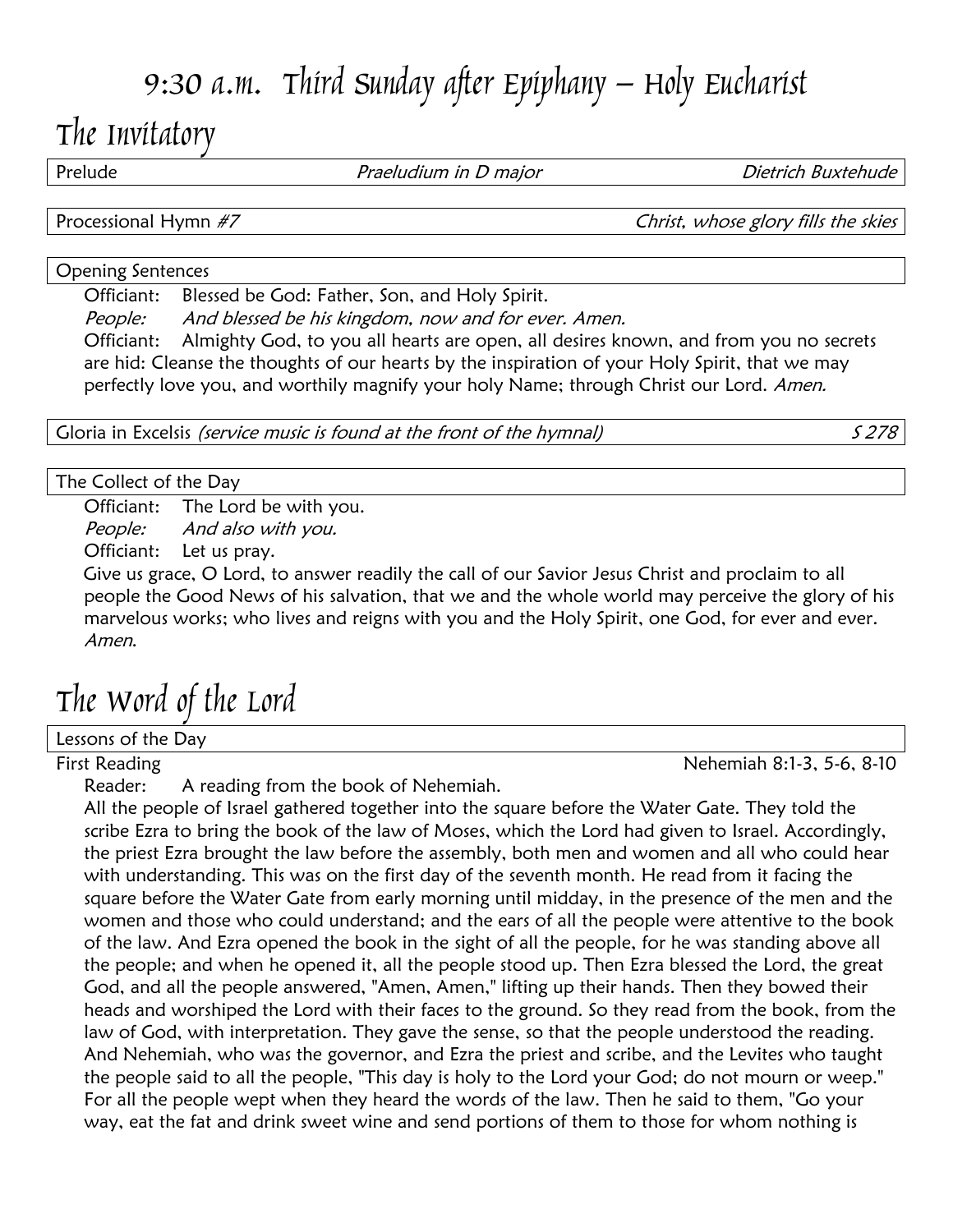prepared, for this day is holy to our Lord; and do not be grieved, for the joy of the Lord is your strength."

The Word of the Lord. People: Thanks be to God.

Psalm Psalm 19: 1-8, 13-14

Officiant: Please join me in reciting Psalm 19. 1 The heavens declare the glory of God, \* and the firmament shows his handiwork.

2 One day tells its tale to another,  $*$ and one night imparts knowledge to another.

3 Although they have no words or language, \* and their voices are not heard,

4 Their sound has gone out into all lands, \* and their message to the ends of the world.

5 In the deep has he set a pavilion for the sun; \* it comes forth like a bridegroom out of his chamber; it rejoices like a champion to run its course.

6 It goes forth from the uttermost edge of the heavens and runs about to the end of it again; \* nothing is hidden from its burning heat.

7 The law of the Lord is perfect and revives the soul; \* the testimony of the Lord is sure and gives wisdom to the innocent.

8 The statutes of the Lord are just and rejoice the heart; \* the commandment of the Lord is clear and gives light to the eyes.

13 Above all, keep your servant from presumptuous sins; let them not get dominion over me; \* then shall I be whole and sound, and innocent of a great offense.

14 Let the words of my mouth and the meditation of my heart be acceptable in your sight, \* O Lord, my strength and my redeemer.

Reader: A reading from the first letter to the Corinthians.

Just as the body is one and has many members, and all the members of the body, though many, are one body, so it is with Christ. For in the one Spirit we were all baptized into one body--Jews or Greeks, slaves or free--and we were all made to drink of one Spirit. Indeed, the body does not consist of one member but of many. If the foot would say, "Because I am not a hand, I do not belong to the body," that would not make it any less a part of the body. And if the ear would say, "Because I am not an eye, I do not belong to the body," that would not make it any less a part of the body. If the whole body were an eye, where would the hearing be? If the whole body were hearing, where would the sense of smell be? But as it is, God arranged the members in the body, each one of them, as he chose. If all were a single member, where would the body be? As it is, there are many members, yet one body. The eye cannot say to the hand, "I have no need of you,"

Second Reading 12:12-31a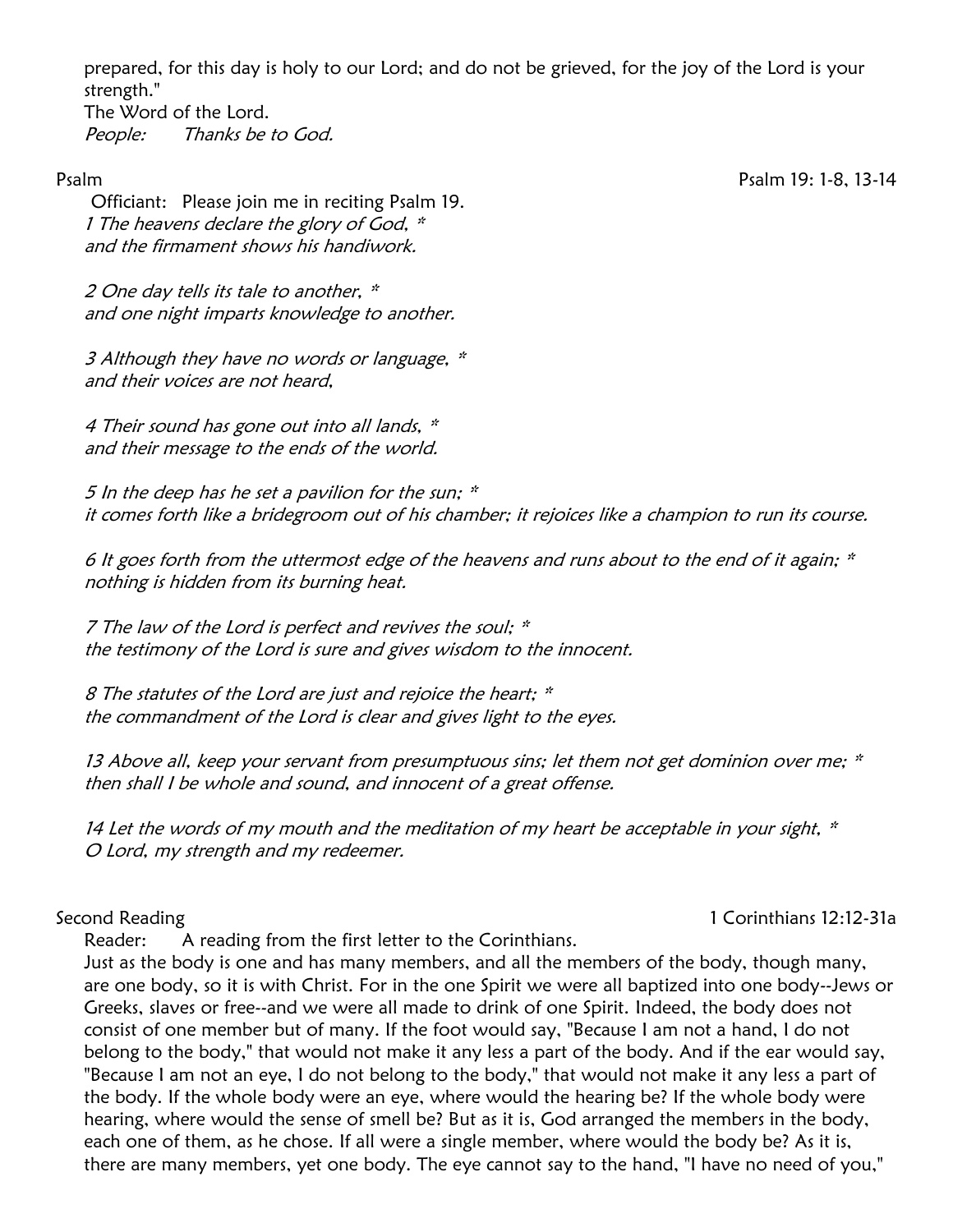nor again the head to the feet, "I have no need of you." On the contrary, the members of the body that seem to be weaker are indispensable, and those members of the body that we think less honorable we clothe with greater honor, and our less respectable members are treated with greater respect; whereas our more respectable members do not need this. But God has so arranged the body, giving the greater honor to the inferior member, that there may be no dissension within the body, but the members may have the same care for one another. If one member suffers, all suffer together with it; if one member is honored, all rejoice together with it. Now you are the body of Christ and individually members of it. And God has appointed in the church first apostles, second prophets, third teachers; then deeds of power, then gifts of healing, forms of assistance, forms of leadership, various kinds of tongues. Are all apostles? Are all prophets? Are all teachers? Do all work miracles? Do all possess gifts of healing? Do all speak in tongues? Do all interpret? But strive for the greater gifts. The Word of Lord.

People: Thanks be to God.

Sequence Hymn #489 Sequence Hymn #489

Officiant: The Holy Gospel of our Lord Jesus Christ according to Luke.

## People: Glory to you, Lord Christ.

Jesus, filled with the power of the Spirit, returned to Galilee, and a report about him spread through all the surrounding country. He began to teach in their synagogues and was praised by everyone. When he came to Nazareth, where he had been brought up, he went to the synagogue on the sabbath day, as was his custom. He stood up to read, and the scroll of the prophet Isaiah was given to him. He unrolled the scroll and found the place where it was written: "The Spirit of the Lord is upon me, because he has anointed me to bring good news to the poor. He has sent me to proclaim release to the captives and recovery of sight to the blind, to let the oppressed go free, to proclaim the year of the Lord's favor." And he rolled up the scroll, gave it back to the attendant, and sat down. The eyes of all in the synagogue were fixed on him. Then he began to say to them, "Today this scripture has been fulfilled in your hearing."

The Gospel of the Lord.

People: Praise to you, Lord Christ.

Sermon the Rev. Sarah Ginolfi

## The Nicene Creed (Congregation)

Officiant: Please join me in saying the Nicene Creed. People: We believe in one God, the Father, the Almighty, maker of heaven and earth, of all that is, seen and unseen. We believe in one Lord, Jesus Christ, the only Son of God, eternally begotten of the Father, God from God, Light from Light, true God from true God, begotten, not made, of one Being with the Father. Through him all things were made. For us and for our salvation he came down from heaven: by the power of the Holy Spirit he became incarnate from the Virgin Mary, and was made man. For our sake he was crucified under Pontius Pilate; he suffered death and was buried. On the third day he rose again in accordance with the Scriptures; he ascended into heaven and is seated at the right hand of the Father. He will come again in glory to judge the living and the dead, and his kingdom will have no end.

Gospel Luke 4:14-21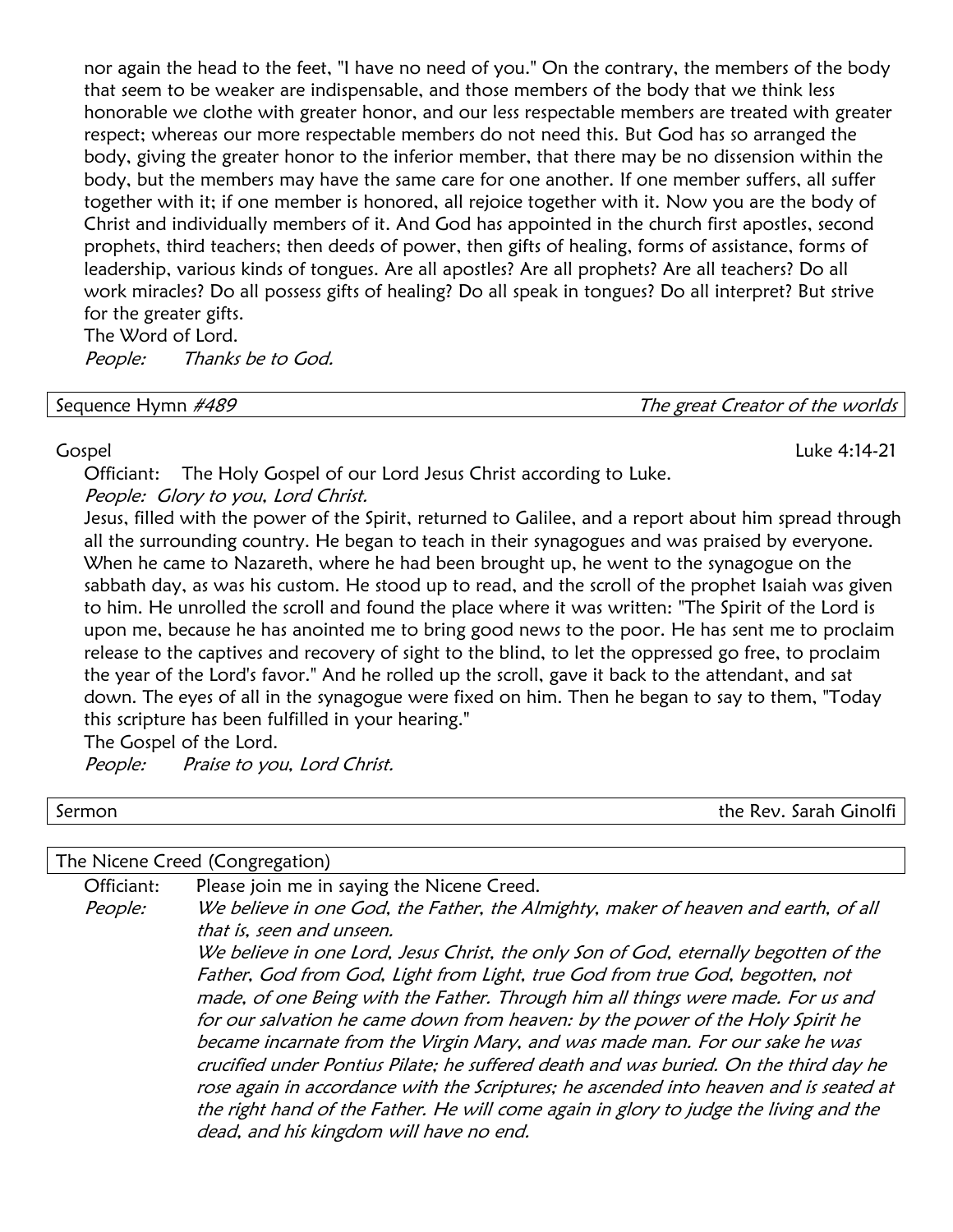We believe in the Holy Spirit, the Lord, the giver of life, who proceeds from the Father and the Son. With the Father and the Son he is worshiped and glorified. He has spoken through the Prophets. We believe in one holy catholic and apostolic Church. We acknowledge one baptism for the forgiveness of sins. We look for the resurrection of the dead, and the life of the world to come. Amen.

| Intercession Prayers and Confession |                                                                                                                                                                                                                                                                                                                                                                                                                             |  |
|-------------------------------------|-----------------------------------------------------------------------------------------------------------------------------------------------------------------------------------------------------------------------------------------------------------------------------------------------------------------------------------------------------------------------------------------------------------------------------|--|
| Reader:                             | Dear God, we seek to follow your will. Guide us as we deepen in spirituality, grow in<br>compassion, and be your courageous hope in the world. Father, we pray for your<br>holy Catholic Church. We pray for The Church of Bangladesh; Church of the Good<br>Shepherd, Barre; the Rev. Earl Kooperkamp.                                                                                                                     |  |
| People:                             | That we all may be one.                                                                                                                                                                                                                                                                                                                                                                                                     |  |
| Reader:<br>People:                  | Grant that every member of the Church may truly and humbly serve you;<br>That your Name may be glorified by all people.                                                                                                                                                                                                                                                                                                     |  |
| Reader:                             | We pray for all bishops, priests, and deacons. We pray especially for Justin,<br>Archbishop of Canterbury; Michael, our Presiding Bishop; Shannon, our Bishop; and<br>Sarah, our priest.                                                                                                                                                                                                                                    |  |
| People:                             | That they may be faithful ministers of your Word and Sacraments.                                                                                                                                                                                                                                                                                                                                                            |  |
| Reader:<br>People:                  | We pray for all who govern and hold authority in the nations of the world;<br>That there may be justice and peace on the earth.                                                                                                                                                                                                                                                                                             |  |
| Reader:<br>People:<br>Reader:       | Give us grace to do your will in all that we undertake;<br>That our works may find favor in your sight.<br>We pray for all victims of violence; for those persecuted for race or gender; for all<br>suffering financial hardship. We remember those commended to us, especially<br>Dennis, Rodney, John, Meg, Mike, Emily, Eric, Mona, Harriet, Mary Ann. Have<br>compassion on those who suffer from any grief or trouble; |  |
| People:                             | That they may be delivered from their distress.                                                                                                                                                                                                                                                                                                                                                                             |  |
| Reader:<br>People:                  | Give to the departed eternal rest, especially Mabel Gleason for whom the altar<br>flowers have been given.<br>Let light perpetual shine upon them.                                                                                                                                                                                                                                                                          |  |
| Reader:<br>People:                  | We praise you for your saints who have entered into joy;<br>May we also come to share in your heavenly kingdom.                                                                                                                                                                                                                                                                                                             |  |
| Reader:                             | Praise God for those in every generation in whom Christ has been honored. We pray<br>for parishioners celebrating birthdays and anniversaries, especially: Brendan<br>Golubjatnikov, Scarlet Saywer, Susan Coote, Judy Hall, Jacob Keough, Jamie Stacy,<br>Donna Ryan, Joann Turnbell, David Searles, Ashley Blair. Pray that we may have<br>grace to glorify Christ in our own day.<br>Silence.                            |  |
| Celebrant:                          | O God, in the course of this busy life, give us times of refreshment and peace; and<br>grant that we may so use our leisure to rebuild our bodies and renew our minds, that<br>our spirits may be opened to the goodness of your creation; through Jesus Christ our<br>Lord. Amen.                                                                                                                                          |  |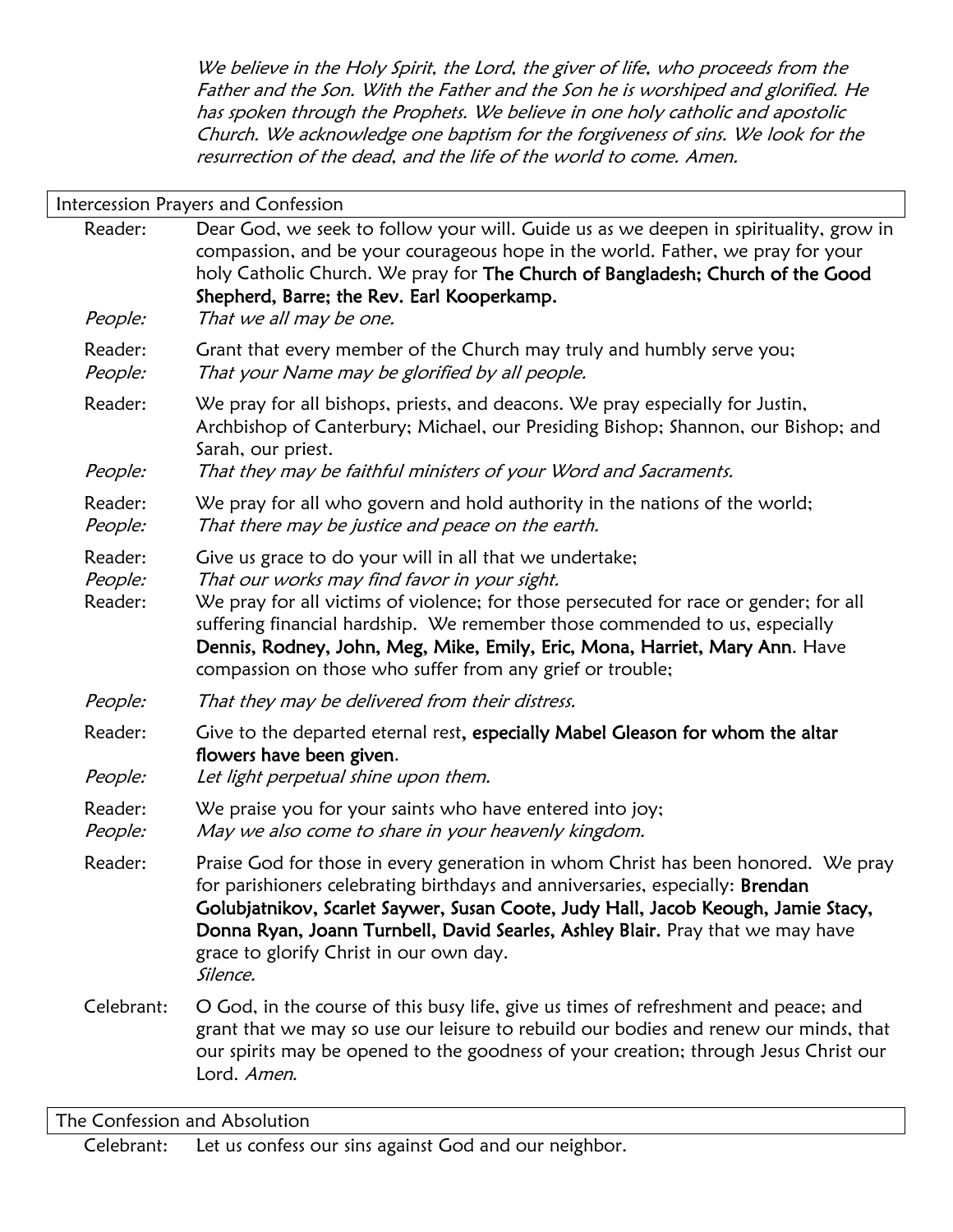| All:       | Most merciful God, we confess that we have sinned against you in thought, word,<br>and deed, by what we have done, and by what we have left undone. We have not                                    |
|------------|----------------------------------------------------------------------------------------------------------------------------------------------------------------------------------------------------|
|            | loved you with our whole heart; we have not loved our neighbors as ourselves. We                                                                                                                   |
|            | are truly sorry and we humbly repent. For the sake of your Son Jesus Christ, have                                                                                                                  |
|            | mercy on us and forgive us; that we may delight in your will, and walk in your ways,                                                                                                               |
|            | to the glory of your Name. Amen.                                                                                                                                                                   |
| Celebrant: | Almighty God have mercy on you, forgive you all your sins through our Lord Jesus<br>Christ, strengthen you in all goodness, and by the power of the Holy Spirit keep you<br>in eternal life. Amen. |
|            |                                                                                                                                                                                                    |

### The Peace

Celebrant: The peace of the Lord be always with you. People: And also with you.

Thank you for remaining in your place for the passing of the peace. In these times, you may exchange the peace through eye contact with a wave, a bow, a smile, or whatever motion you grow to embrace in this adapted practice.

### **Announcements**

All may come up the center aisle to receive Communion. Alert an usher if you wish to receive communion in your seat. The priest will distribute the bread and the wine in "kits" that we will consume together once all are served. Those wishing to receive a blessing instead of Communion are invited to cross their arms as a signal to the priest. Also, for various reasons, some opt to receive communion in "one kind" i.e. only the bread or only the wine. Communion in "one kind" still constitutes the full receipt of Communion. Let those serving Communion know if this is your preference upon arrival to the railing.

Thank you for your financial commitment to the life of Trinity Church. Your gift helps our church family spread God's love and joy in the world! Offering plates are located at the top of the center aisle on the way to the altar as well as near the center exit doors.

# Offertory Anthem

# The Holy Communion

| The Great Thanksgiving |                                                                                                                                                                                                                                                                                                                      | S 120 |
|------------------------|----------------------------------------------------------------------------------------------------------------------------------------------------------------------------------------------------------------------------------------------------------------------------------------------------------------------|-------|
| Celebrant:             | The Lord be with you.                                                                                                                                                                                                                                                                                                |       |
| People:                | And also with you.                                                                                                                                                                                                                                                                                                   |       |
| Celebrant:             | Lift up your hearts.                                                                                                                                                                                                                                                                                                 |       |
| People:                | We lift them to the Lord.                                                                                                                                                                                                                                                                                            |       |
| Celebrant:             | Let us give thanks to the Lord our God.                                                                                                                                                                                                                                                                              |       |
| People:                | It is right to give him thanks and praise.                                                                                                                                                                                                                                                                           |       |
|                        | Celebrant: It is right, and a good and joyful thing, always and everywhere to give thanks to you,                                                                                                                                                                                                                    |       |
|                        | Father Almighty, Creator of heaven and earth, because in the mystery of the Word<br>made flesh, you have caused a new light to shine in our hearts, to give the knowledge<br>of your glory in the face of your son Jesus Christ our Lord. And so we join the saints<br>and angels proclaiming your glory, as we say: |       |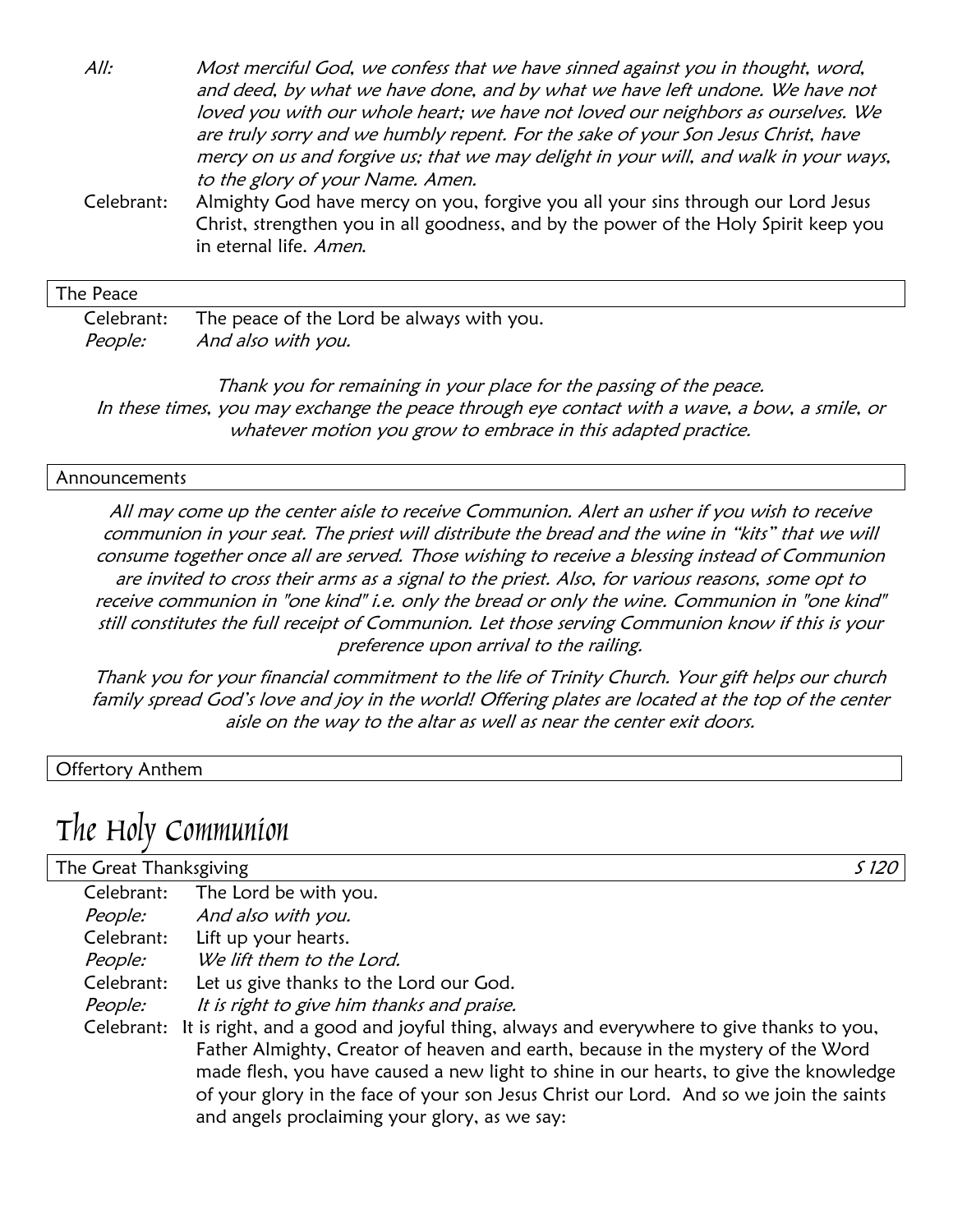All: Holy, Holy, Holy Lord, God of power and might, heaven and earth are full of your glory. Hosanna in the highest. Blessed is he who comes in the name of the Lord. Hosanna in the highest.

Eucharistic Prayer A (People stand or kneel as able.)

Celebrant: Holy and gracious Father: In your infinite love you made us for yourself, and, when we had fallen into sin and become subject to evil and death, you, in your mercy, sent Jesus Christ, your only and eternal Son, to share our human nature, to live and die as one of us, to reconcile us to you, the God and Father of all. He stretched out his arms upon the cross, and offered himself, in obedience to your will, a perfect sacrifice for the whole world.

> On the night he was handed over to suffering and death, our Lord Jesus Christ took bread; and when he had given thanks to you, he broke it, and gave it to his disciples, and said, "Take, eat: This is my Body, which is given for you. Do this for the remembrance of me." After supper he took the cup of wine; and when he had given thanks, he gave it to them, and said, "Drink this, all of you: This is my Blood of the new Covenant, which is shed for you and for many for the forgiveness of sins. Whenever you drink it, do this for the remembrance of me." Therefore we proclaim the mystery of faith:

- All: Christ has died. Christ is risen.
	- Christ will come again.
- Celebrant: We celebrate the memorial of our redemption, O Father, in this sacrifice of praise and thanksgiving. Recalling his death, resurrection, and ascension, we offer you these gifts. Sanctify them by your Holy Spirit to be for your people the Body and Blood of your Son, the holy food and drink of new and unending life in him. Sanctify us also that we may faithfully receive this holy Sacrament, and serve you in unity, constancy, and peace; and at the last day bring us with all your saints into the joy of your eternal kingdom. All this we ask through your Son Jesus Christ: By him, and with him, and in him, in the unity of the Holy Spirit all honor and glory is yours, Almighty Father, now and for ever. AMEN.

## The Lord's Prayer

Celebrant: And now, as our Savior Christ has taught us, we are bold to say, All: Our Father, who art in heaven, hallowed be thy Name, thy kingdom come, thy will be done, on earth as it is in heaven. Give us this day our daily bread. And forgive us our trespasses, as we forgive those who trespass against us. And lead us not into temptation, but deliver us from evil. For thine is the kingdom, and the power, and the glory, for ever and ever. Amen.

### The Fraction

|                | Celebrant: Alleluia, Christ our Passover is sacrificed for us. |
|----------------|----------------------------------------------------------------|
| <i>People:</i> | Therefore, let us keep the feast. Alleluia!                    |

### The Invitation